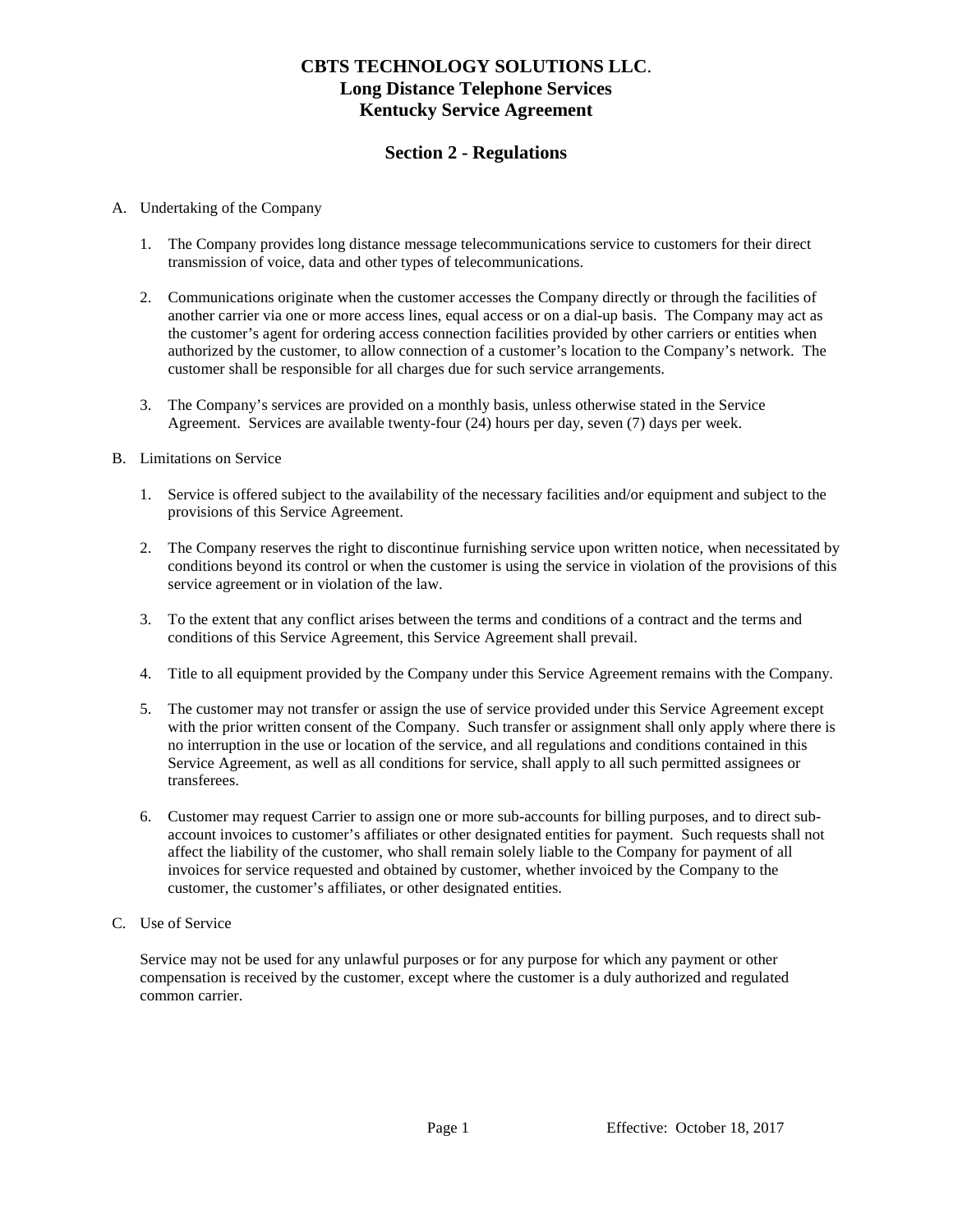## **Section 2 - Regulations**

### D. Limitation of Liability

- 1. In view of the fact that the customer has exclusive control of its communications over the facilities furnished by the Company, and other uses for which facilities may be furnished by the Company, and because of the unavoidableness of errors incident to the services and to the use of such facilities of the Company, the services and facilities furnished by the Company are subject to the regulations and limitations specified herein.
- 2. The Company's failure to provide or maintain facilities under this Service Agreement shall be excused by labor difficulties, governmental orders, civil commotions, acts of God and other circumstances beyond the Company's reasonable control, subject to the interruption allowance provisions under this Service Agreement.
- 3. Defacement of premises No liability shall attach to the Company by reason of any defacement or damage to the customer's premises resulting from the existence of the Company's equipment or facilities on such premises, or by the installation or removal thereof, when such defacement or damage is not the result of the negligence of the Company or its employees.
- 4. Indemnification The Company's liability, if any, for its gross negligence or willful misconduct is not limited by this Service Agreement. With respect to any other claim or suit by a customer or by any others, the customer indemnifies and saves harmless the Company against claims, losses or suits for injury to or death of any person, or damage to any property which arises from the use, placement or presence of the Company's equipment, facilities and associated wiring of the customer's premises and further the customer indemnifies and saves harmless the Company against claims for libel, slander, invasion of privacy or the infringement of copyright arising directly or indirectly from the material transmitted over the facilities of the Company or the use thereof by the customer; against claims for infringement of patents arising from combining with or using in connection with, facilities furnished by the Company and apparatus, equipment and systems provided by the customer; and against all other claims arising out of any act or omission of the customer in connection with the services or facilities provided by the Company. No agents or employees of other carriers shall be deemed to be agents or employees of the Company.
- 5. The Company's liability, if any, for its gross negligence or willful misconduct is not limited by this Service Agreement. With respect to any other claim or suit, by a customer or any others, for damages arising out of mistakes, omissions, interruptions, delays or errors, or defects in transmission occurring in the course of furnishing service hereunder, the Company's liability, if any, shall not exceed an amount equivalent to the proportionate charge to the customer for the period of service during which such mistake, omission, interruption, delay, error, or defect in transmission or service occurs and continues. This liability shall be in addition to any amounts that may otherwise be due to the customer under this Service Agreement as an allowance for interruptions. However, any such mistakes, omission, interruptions, delays, errors, or defects in transmission or service which are caused or contributed to by the negligence or willful act of the customer, or authorized user, or joint user, or which arise from the use of customer provided facilities or equipment shall not result in the imposition of any liability whatsoever upon the Company.
- 6. The Company shall not be liable for any damages, including usage charges, that the customer may incur as a result of the unauthorized use of authorization codes or communications equipment. The unauthorized use of communications equipment includes, but is not limited to, the placement of calls from the customer's premises, and the placement of calls through equipment controlled and/or provided by the customer, that are transmitted over the Company's network without the authorization of the customer. The customer shall be fully liable for all such usage charges.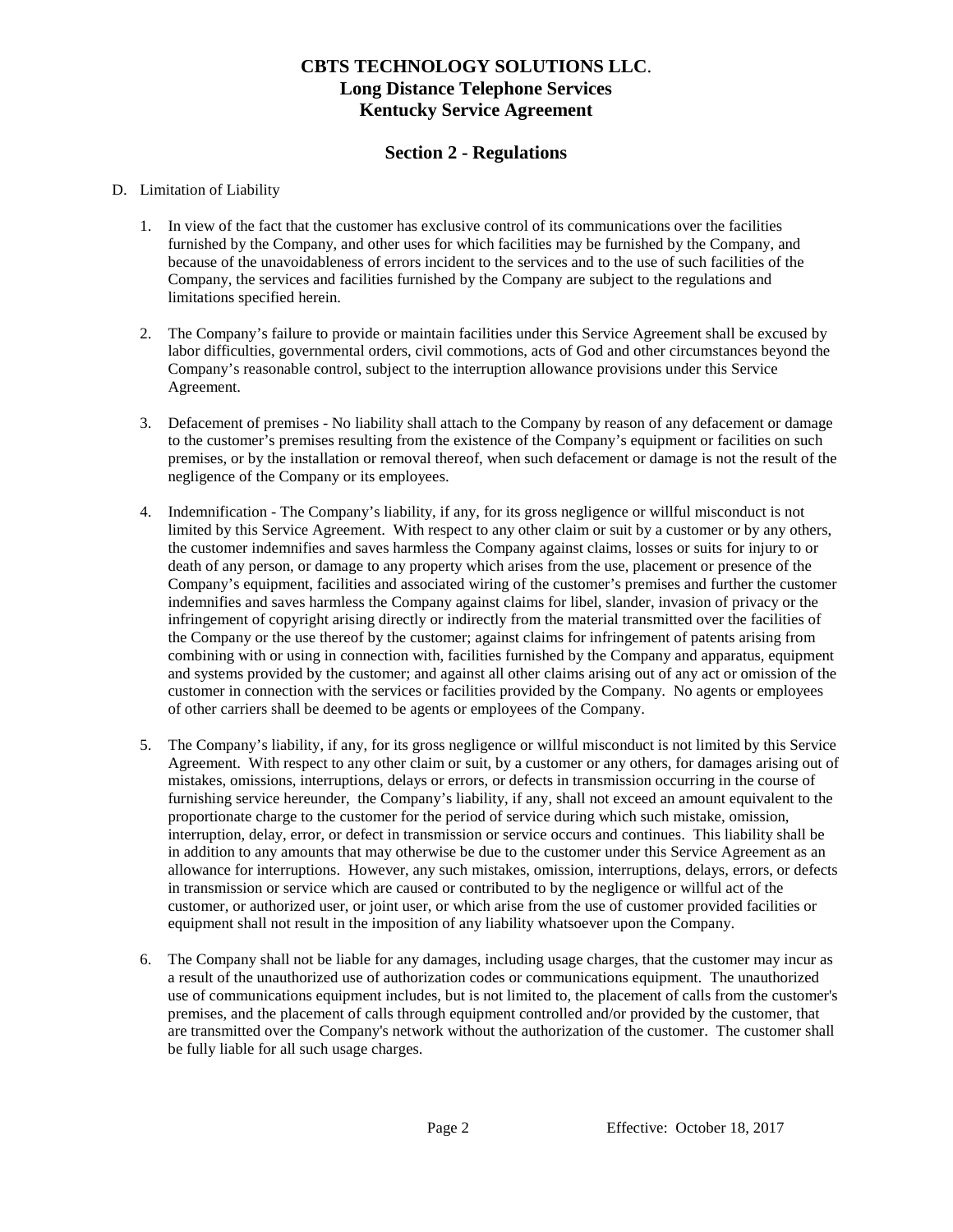## **Section 2 - Regulations**

#### E. Interruption of Service

- 1. If a customer's service is interrupted other than by the negligence or willful act of the customer, and it remains out of order for eight normal working hours or longer after access to the premises is made available and after being reported to be out of order, appropriate adjustments or refunds shall be made to the customer. The amount of adjustment or refund shall be determined on the basis of the known period of interruption, generally beginning from the time the service interruption is first reported. The refund to the customer shall be a pro rata part of the monthly recurring charges (but not for per minute or per call charges) for the period of days and that portion of the service facilities rendered useless or inoperative. The refund may be accomplished by a credit on a subsequent bill for the service.
- 2. A credit allowance for interruptions of service which are not due to the Company's testing or adjusting, to the negligence of the customer, or to the failure of the channels, equipment, and/or communications systems provided by the customer, are subject to the general liability provisions set forth herein. It shall be the obligation of the customer to notify the carrier of any interruption in service. Before giving such notice, the customer shall ascertain that the trouble is not being caused by any action or omission by or within the customer's control and is not in wiring or equipment connected to the carrier terminal.
- 3. Credit Allowance

Credit for failure of service or equipment will be allowed only when failure is caused by or occurs in equipment owned, provided and billed for, by the Company.

- a. Credit allowances for failure of service or equipment starts when the customer notifies the Company of the failure or when the Company becomes aware of the failure and ceases when the operation has been restored and an attempt has been made to notify the customer.
- b. The customer shall notify the Company of failures of service or equipment and make reasonable attempts to ascertain that the failure is not caused by the customer or in wiring or equipment connected to the terminal.
- c. Only those portions of the service or equipment operation disabled will be credited. No credit allowances will be made for:
	- 1. Interruptions of service resulting from the Company performing routine maintenance;
	- 2. Interruptions of service for implementation of a customer order for a change in the service;
	- 3. Interruption caused by the negligence of the customer or an authorized user;
	- 4. Interruptions of service because of the failure of service or equipment due to the customer or authorized user provided facilities.
- 4. Cancellation by Customer

If a customer orders services requiring special equipment and/or facilities dedicated to the customer's use and then cancels its order before the service begins, before a completion of the minimum period mutually agreed upon by the customer and the Company, a charge will be made to the customer for the nonrecoverable portions of expenditures or liabilities incurred expressly on behalf of the customer by the Company and not fully reimbursed by installation and monthly charges. If, based on such an order, any construction has either begun or been completed, but no such services provided, the non-recoverable cost of such construction shall be borne by the customer.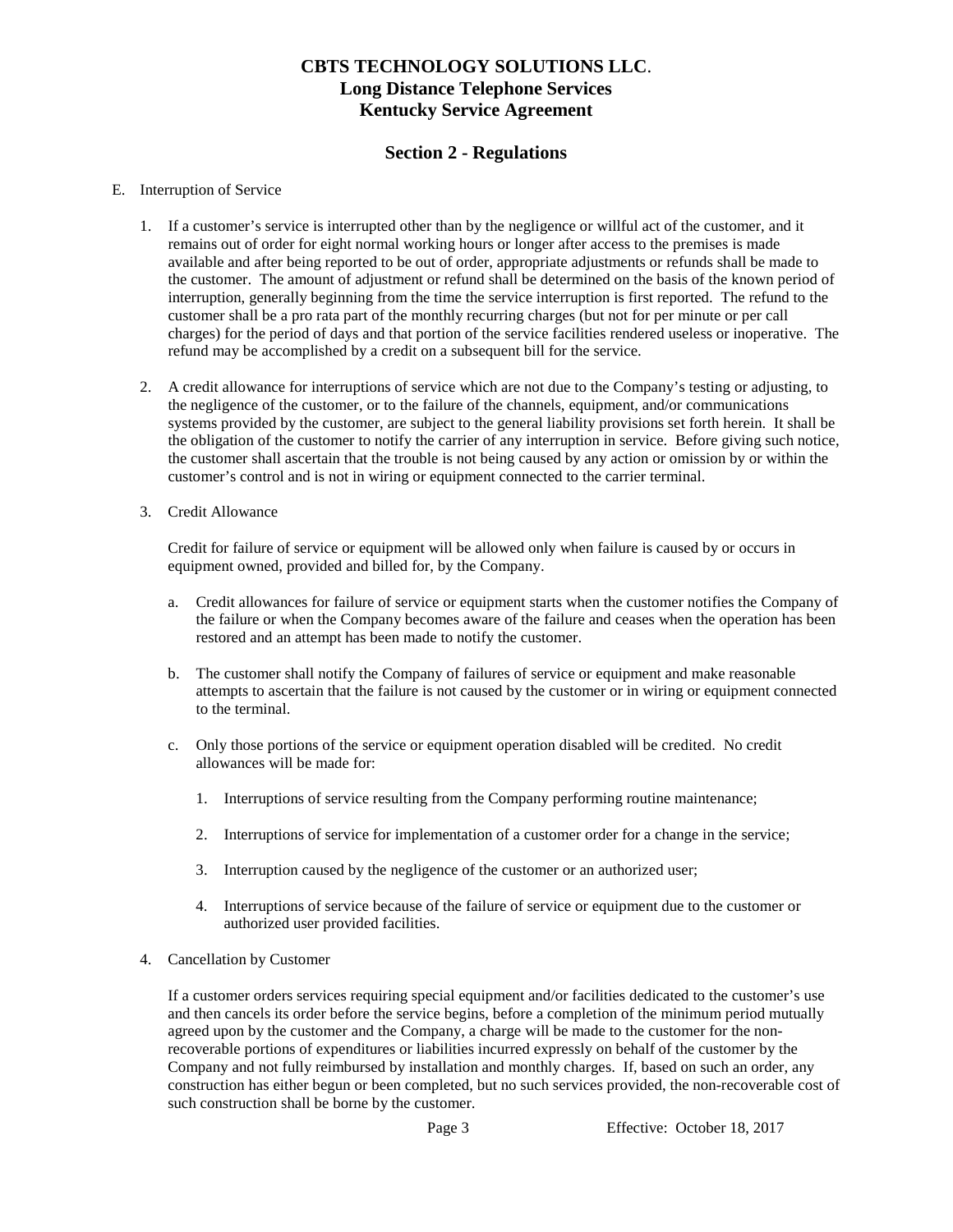## **Section 2 - Regulations**

#### F. Restoration of Service

The use and restoration of service in emergencies shall be in accordance with the Part 64, Sub-part D of the Federal Communications Commission's Rules and Regulations which specifies the priority system for such activities.

#### G. Customer Responsibility

- 1. All customers assume general responsibilities in connection with the provisions and use of the Company's service. When facilities, equipment, and/or communication systems provided by others are connected to the Company's facilities, the customer assumes additional responsibilities. All customers are responsible for the following:
	- a. The customer is responsible for placing orders for service, paying all charges for service rendered by the Company and complying with all of the Company's regulations governing the service. The customer is also responsible for assuring that its users comply with regulations.
	- b. When placing an order for service, the customer must provide:
		- 1. The names and addresses of the persons responsible for the payment of service charges, and
		- 2. The names, telephone numbers, and addresses of the customer contact persons.
	- c. The customer must pay the Company for the replacement or repair of the Company's equipment when the damage results from:
		- 1. The negligence or willful act of the customer or user;
		- 2. Improper use of service; and
		- 3. Any use of equipment or service provided by others.
	- d. After receipt of payment for the damages, the Company will cooperate with the customer in prosecuting a claim against any third party causing damage.
- 2. Upon reasonable notice, the equipment provided by the Company shall be made available for such tests and adjustments as may be necessary to maintain them in satisfactory condition. No interruption allowance will be granted for the time during which such tests and adjustments are made.
- 3. Deposits

Applicants or customers whose financial condition is not acceptable to the Company or is not a matter of general knowledge, may be required to make, at any time, a cash deposit up to an amount equaling two times  $(2x)$  one  $(1)$  month's actual or estimated charges for the purpose of guaranteeing final payment for service, in accordance with the rules of the Commission. Interest on cash deposits will be payable per the deposit rules and regulations prescribed by the Commission for the period during which the deposit is held. Such deposit will be refunded or credited to the customer upon termination or after one year of prompt payment for service.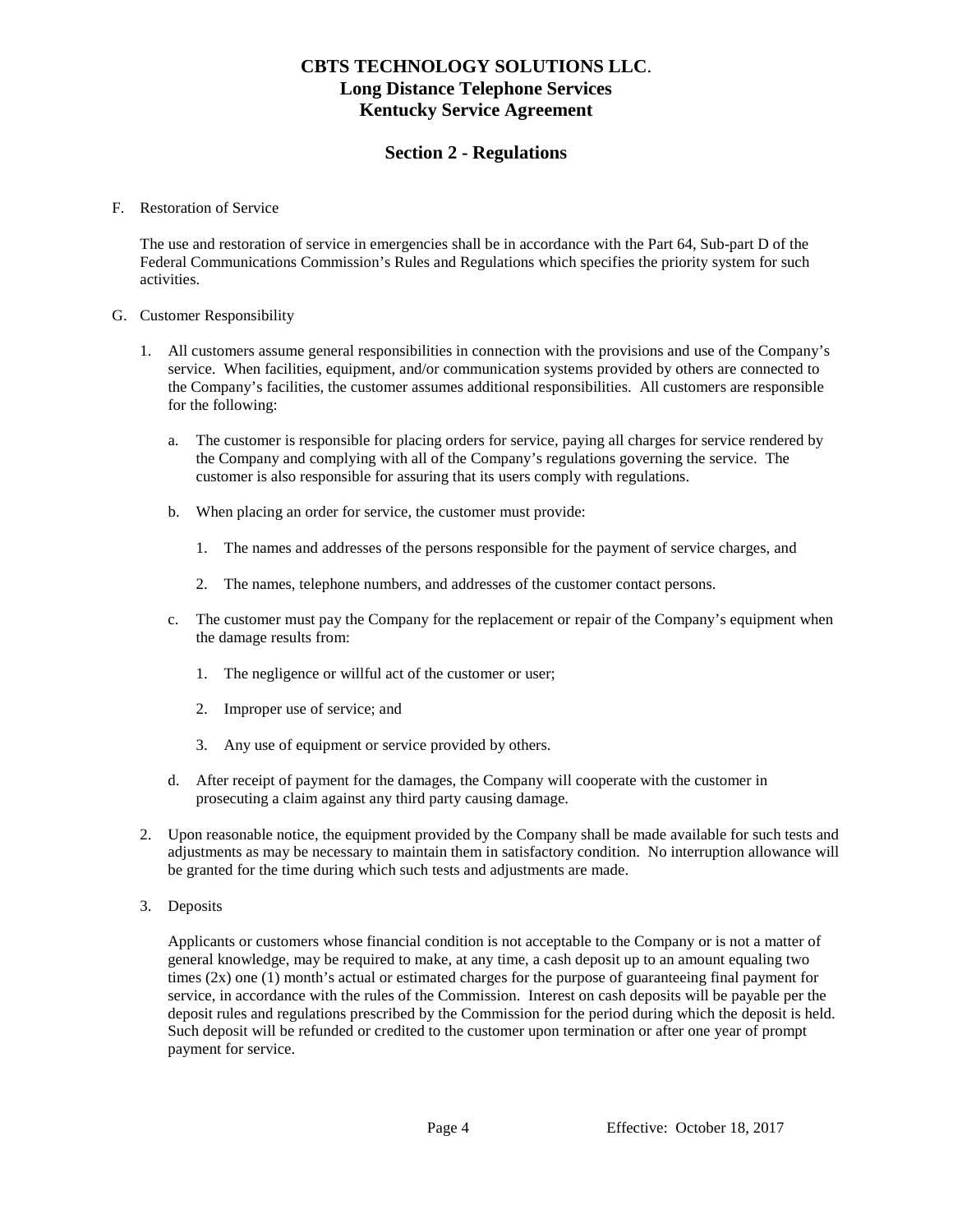### **Section 2 - Regulations**

4. Payment and Charges for Services

Charges for service are applied on a recurring and nonrecurring basis. Service is provided and billed on a monthly basis. Service continues to be provided until disconnection is requested by the customer in writing, or until canceled by the Company pursuant to this Service Agreement. When service ends the monthly service fee will not be prorated on the final, partial month of service.

#### a. Payment of Charges

Payment will be due upon receipt of the statement. A payment is considered delinquent thirty (30) days after rendition of the bill. A bill is considered rendered when deposited in the U.S. Mail for delivery to customer's last known address.

- 1. The customer is responsible for payment of all charges for service furnished to the customer. Charges based on actual usage during a month will be billed monthly in arrears. All fixed monthly and nonrecurring charges for services ordered will be billed monthly in advance.
- 2. Service may be denied or discontinued by the Company for non-payment of past due or delinquent amounts due the Company. Restoration of service will be subject to all applicable installation charges. Disconnection may not occur before thirty (30) days from invoice and the Company must give five (5) days written notice before any disconnection can occur.
- b. Late Payment Charge

Customers will be charged a late payment penalty in the amount of **2.0%** per month on all delinquent amounts owed to the Company.

5. Application of Rates

The rates for service are those in effect for the period that service is furnished.

### H. Responsibility of the Company

- 1. Calculation of Credit Allowance, when service is interrupted the credit allowance will be computed on the following basis.
	- a. No credit shall be allowed for an interruption of less than two hours.
	- b. The customer shall be credited for an interruption of two hours or major fraction thereof that the interruption continues.
	- c. Where there has been an outage, and a minimum usage charge applies, and the customer fails to meet the minimum usage, a credit shall be applied against that minimum. The credit shall equal 1/360th of the monthly minimum charges associated with the portion of service disabled for each period of two hours or major fraction thereof that the interruption continues.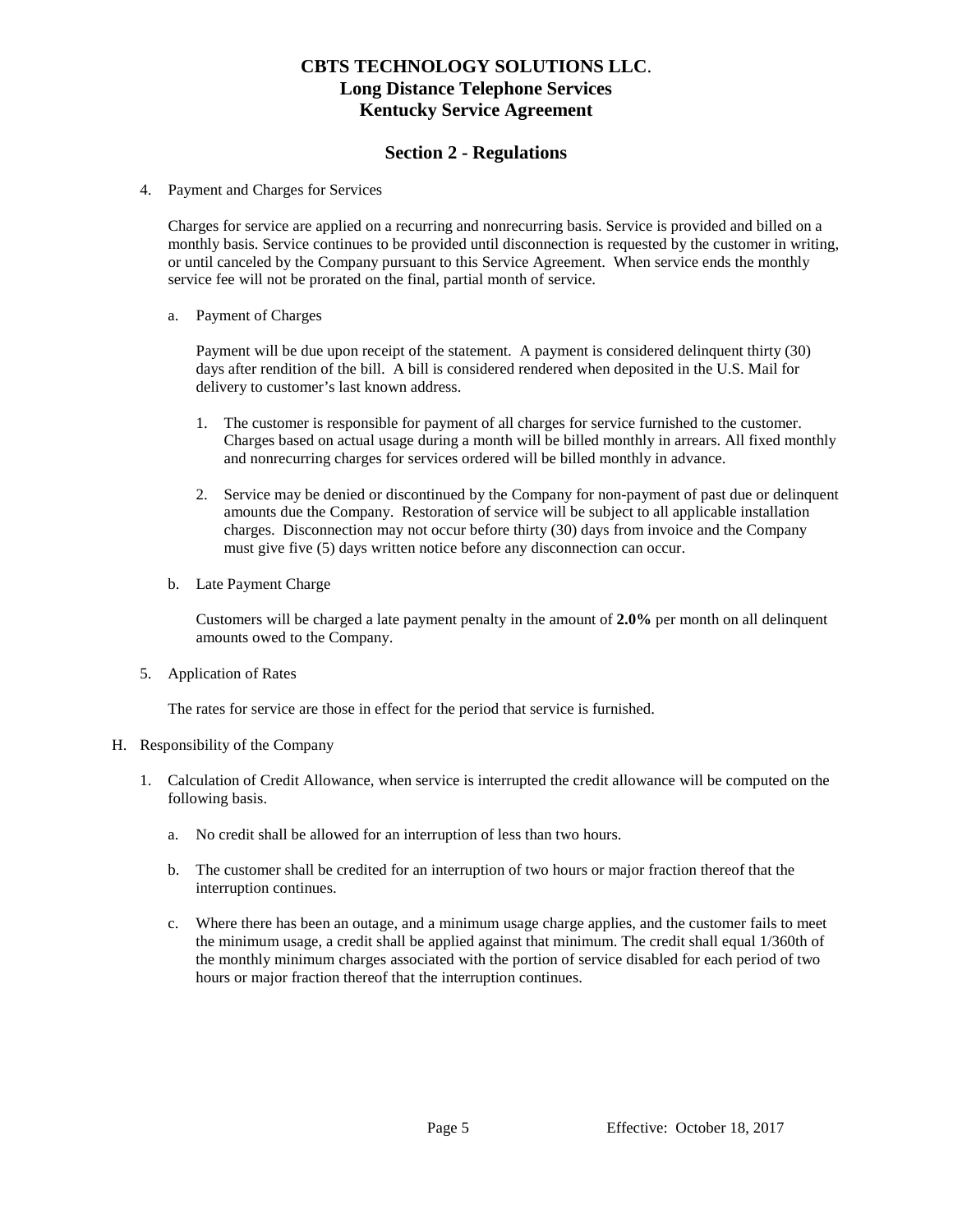### **Section 2 - Regulations**

- H. Responsibility of the Company (Continued)
	- 2. Disconnection of Service by the Company
		- a. Upon five (5) days written notice, the Company may discontinue service or cancel an application for service without incurring any liability for any of the following reasons:
			- 1. Violation of any regulation governing the service under this Service Agreement;
			- 2. Violation of any law, rule, or regulation of an government authority having jurisdiction over the service; or
			- 3. The Company is prohibited from furnishing services by order of a court or other government authority having jurisdiction.
		- b. The Company may without notice terminate the subscriber's contract and/or disconnect the service upon:
			- 1. Impersonation of another with fraudulent intent;
			- 2. Use of service in such a way as to impair or interfere with the service of other subscribers; such improper use includes, but is not limited to, the use of service by a subscriber or with his permission in connection with a plan or contrivance to secure a large volume of telephone calls, to be directed to such subscriber at or about the same time which may result in preventing, obstructing, or delaying the service of others.
			- 3. Abuse or fraudulent use of service; such abuse or fraudulent use includes:
				- a. The use of service or facilities of the Company to transmit a message or to locate a person or otherwise to give or obtain information, without payment of the charge applicable for the service;
				- b. The obtaining, or attempting to obtain, or assisting another to obtain or to attempt to obtain, message telecommunications service by rearranging, tampering with, or making connection with any facilities of the Company, or by any trick, scheme, false representation, or false credit devise, or by or through any other fraudulent means or devise whatsoever, with intent to avoid the payment, in whole or in part, of the regular charge for such service.
				- c. Use of service or facilities of the Company for a call or calls, anonymous or otherwise, if in a manner reasonably to be expected to frighten, abuse, torment, or harass another;
				- d. The use of the service in such a manner as to interfere unreasonably with the use of the service by one or more other customers.
			- 4. An emergency that may threaten the health or safety of a person, or the local service provider's distribution system. If service is disconnected, the company shall act promptly to restore service as soon as possible;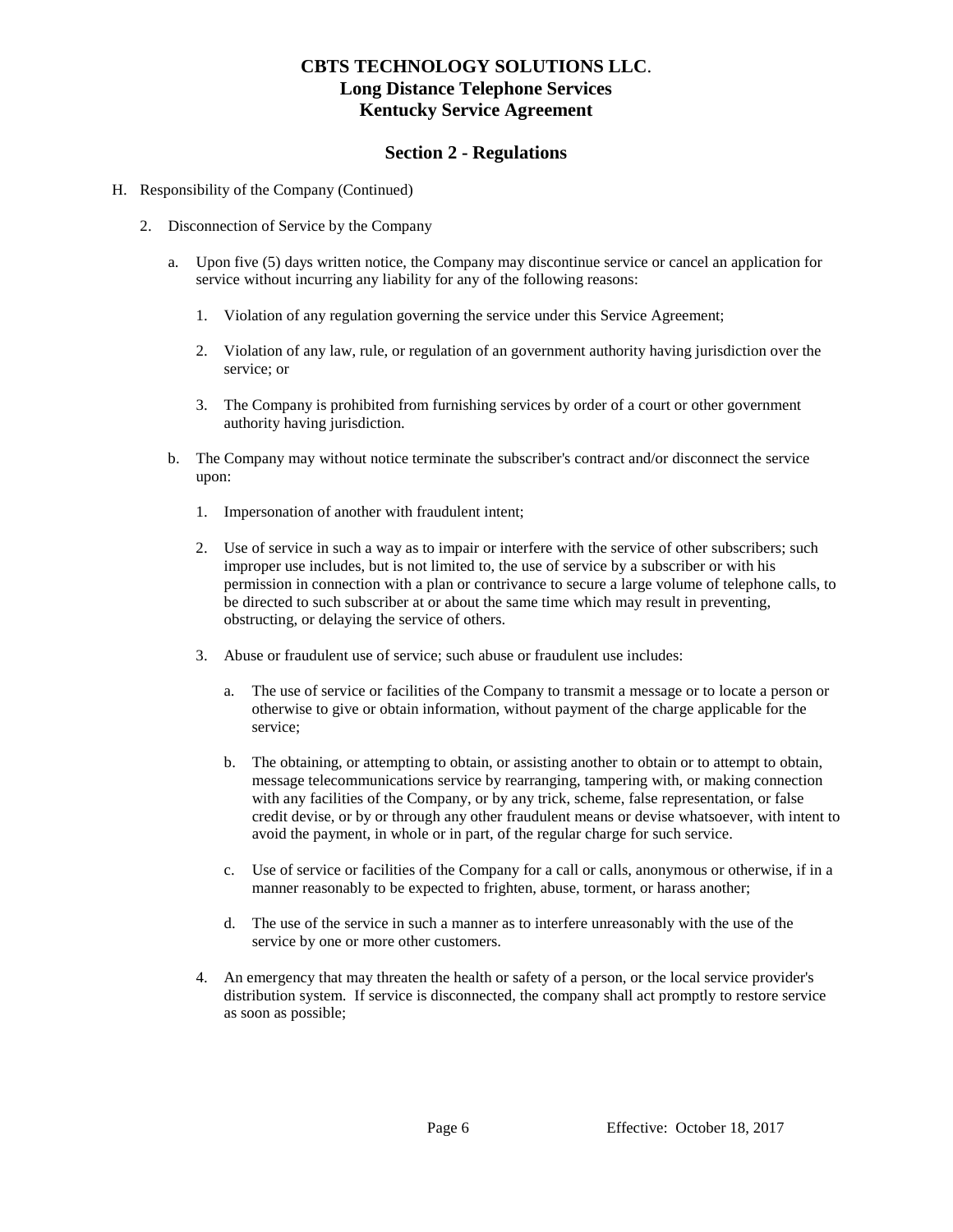### **Section 2 - Regulations**

#### H. Responsibility of the Company (Continued)

- 2. Disconnection of Service by the Company (Continued)
	- b. The Company may without notice terminate the subscriber's contract and/or disconnect the service upon (Continued):
		- 5. Customer uses equipment in such a manner as to adversely affect the Company's equipment or service to others, or the safety of the company's employees or subscribers;
		- 6. A subscriber tampers with facilities or equipment owned by the telecommunications provider.
		- 7. The use of obscene, profane or grossly abusive language over or by means of the Company's facilities, and who after reasonable notice fails, neglects or refuses to cease and refrain from such practice or to prevent the same, and to remove its property from the premises of such person.
- **3**. Insufficient Fund Checks

Customers will be charged \$25.00 on all checks issued to the Company which are returned due to insufficient funds. At the discretion of the Company, the insufficient funds check charge may be waived under appropriate circumstances (e.g. a bank error).

- I. Taxes and Fees
	- 1. All state and local taxes (e.g., gross receipts tax, sales tax, municipal utilities tax) are not included in the rates under this Service Agreement, but shall be listed as separate line items on the customer's bill.
	- 2. To the extent that a municipality, other political subdivision or local agency of government, or commission imposes and collects from the Company a gross receipts tax, occupation tax, license tax, permit fee, franchise fee, or regulatory fee, such taxes and fees shall, as allowed by law, be billed pro rata to the customer receiving service from the Company within the territorial limits of such municipality, other political subdivision or local agency of government.
	- 3. Service shall not be subject to taxes for a given taxing jurisdiction if the customer provides the Company with written verification, acceptable to the Company and to the relevant taxing jurisdiction, that the customer has been granted a tax exemption.
	- 4. The Company may adjust its rates or impose additional rates on its customer to recover amounts it is required by governmental or quasi-governmental authorities to collect from or pay to others. The Company may also adjust its rates or impose additional rates to cover the administrative cost of collecting such charges or paying compensation to other entities. Examples of such programs include, but are not limited to, the Universal Service Fund (USF), the Presubscribed Interexchange Carrier Charge (PICC), and compensation to pay telephone service providers for the use of their pay telephones to access the Company's services.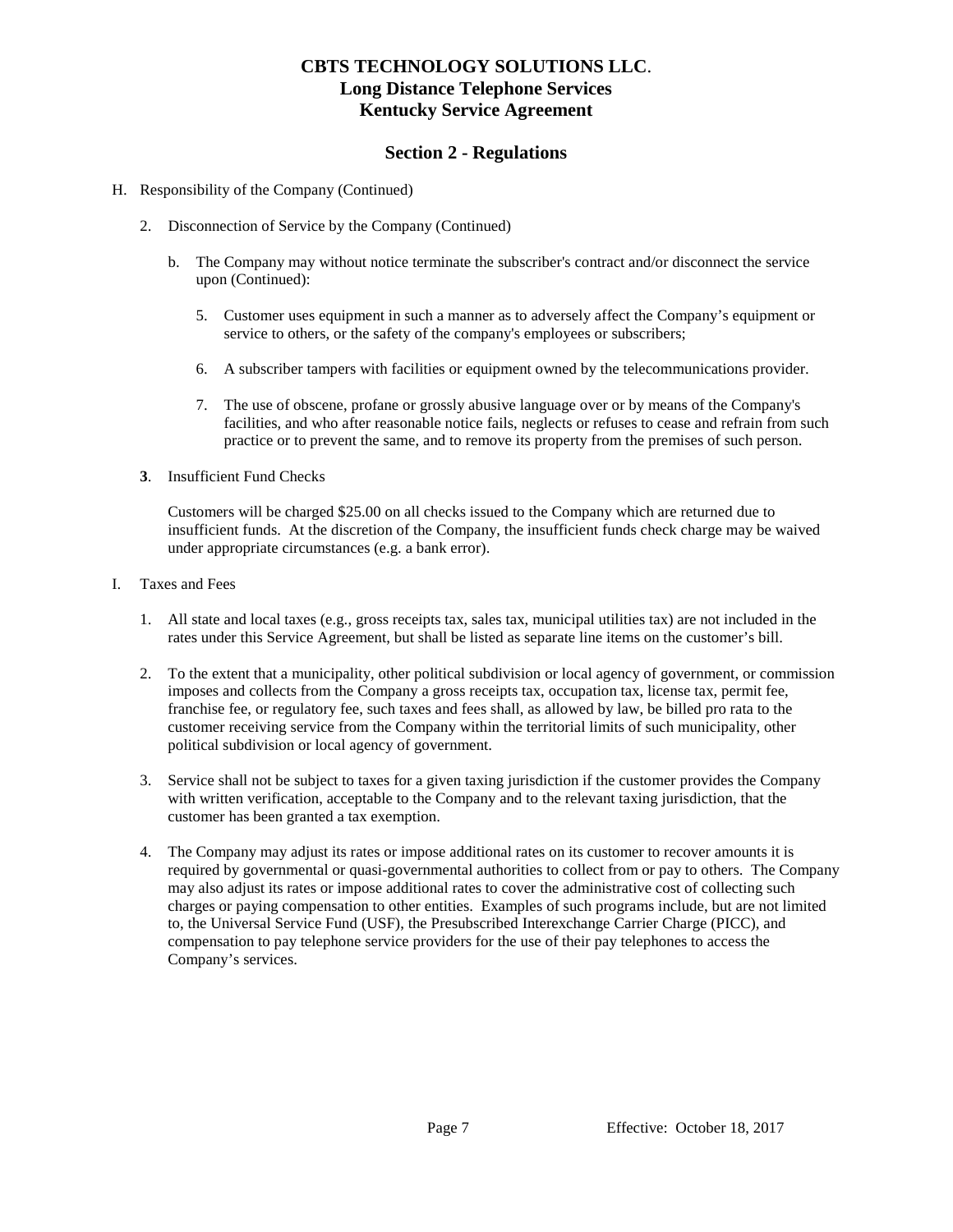### **Section 2 - Regulations**

#### J. Toll Limitation

CBAD may establish credit limits for new and existing residential customers based upon credit scores assigned by a commercial credit-reporting agency, or based upon the customers' payment history. Customers may request this service as a means of limiting their toll. Additionally CBAD or the Local Telephone Company on behalf of CBAD may implement Toll Limitation on its own, in order to limit its risk in regard to uncollectible accounts. Toll Limitation service is generally instituted in lieu of a deposit.

CBAD will inform customers when they place an order for new service if they are placed on Toll Limitation. When a customer is placed on Toll Limitation, at their own discretion or by CBAD, a letter will be sent to them outlining the specifics of Toll Limitation. Also, when a customer reaches a threshold limit of toll conversation minutes, a message will be played to that customer when they attempt to place their next toll call. This message will state that they have reached a threshold number of minutes and have only a certain number of available minutes before Toll Limitation is activated on their account. They will also be directed to contact CBAD if they have any questions.

Toll Limitation service will limit customers to eight hundred (800) minutes of unpaid toll usage. The 800 minutes of toll usage limitation is based on actual usage, not just usage that has already appeared on the customer's bill. The 800 minutes of usage consists of toll usage that is provided by CBAD.

Customers will be blocked from initiating toll calls after hanging up on a call that carries them past 800 minutes of accumulated unpaid toll minutes. Once blocked, customers will not be able to begin making toll calls again until they have paid the full amount of toll charges owed.

Customers subject to Toll Limitation implemented by CBAD or by the local telephone company on behalf of CBAD may pay a deposit instead of having their toll access limited. In such case, the amount of the deposit will be based on a minimum of 800 minutes of toll usage per month.

### K. Timing of Calls

- 1. The customer's monthly usage charges for the Company service are based upon the total number of minutes the customer uses and the service options to which the customer subscribes. Chargeable time begins when the connection is established between the calling station and the called station or PBX. Chargeable time ends when the either party hangs up. If the called station hangs up but the calling station does not, chargeable time ends when the connection is released by automatic timing equipment within the telecommunications network.
- 2. No charges apply if a call is not completed.